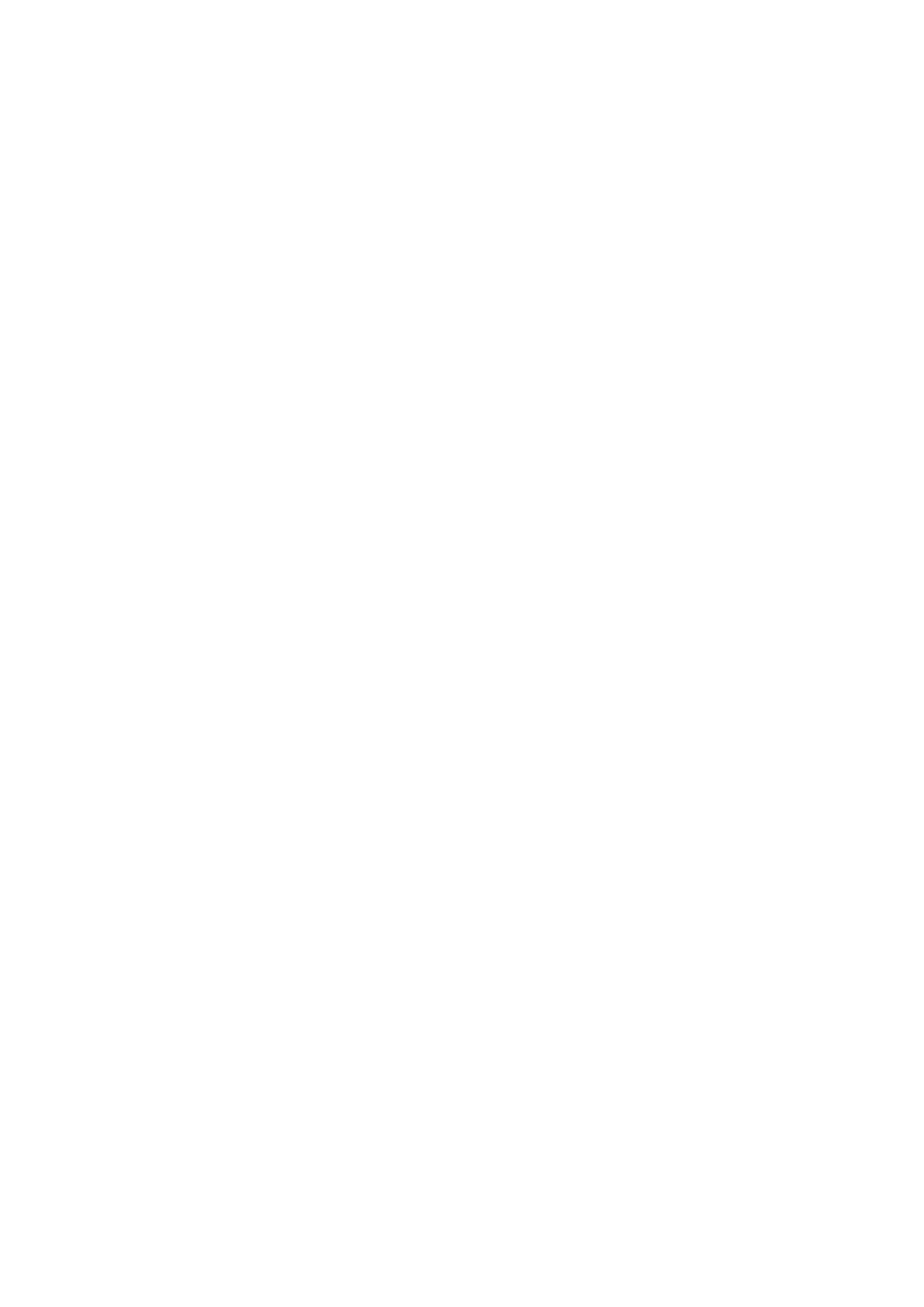# **TABLE OF CONTENTS 7 JUNE 2018**

|    | <b>Business</b> |                                                                                        | Page No.       |
|----|-----------------|----------------------------------------------------------------------------------------|----------------|
|    |                 |                                                                                        |                |
| 1. |                 | <b>Meeting Conduct</b>                                                                 | 5              |
|    |                 | 1.1 Apologies                                                                          | 5              |
|    |                 | 1.2 Conflict of Interest Declarations                                                  | 5              |
|    |                 | 1.3 Confirmation of Minutes                                                            | 5              |
|    |                 | 1.4 Public Participation                                                               | 5              |
|    |                 | 1.5 Items not on the Agenda                                                            | 5              |
| 2. |                 | <b>Oral Reports</b>                                                                    | 5              |
| 3. |                 | <b>Reports</b>                                                                         | $\overline{7}$ |
|    | 3.1             | <b>Resource Consent Applications and Approvals for 16</b><br>April 2018 to 28 May 2018 | 7              |
|    | 3.2             | <b>Forward Programme</b>                                                               | 9              |
|    | 3.3             | <b>Current or Upcoming Council Consultations and Surveys</b>                           | 13             |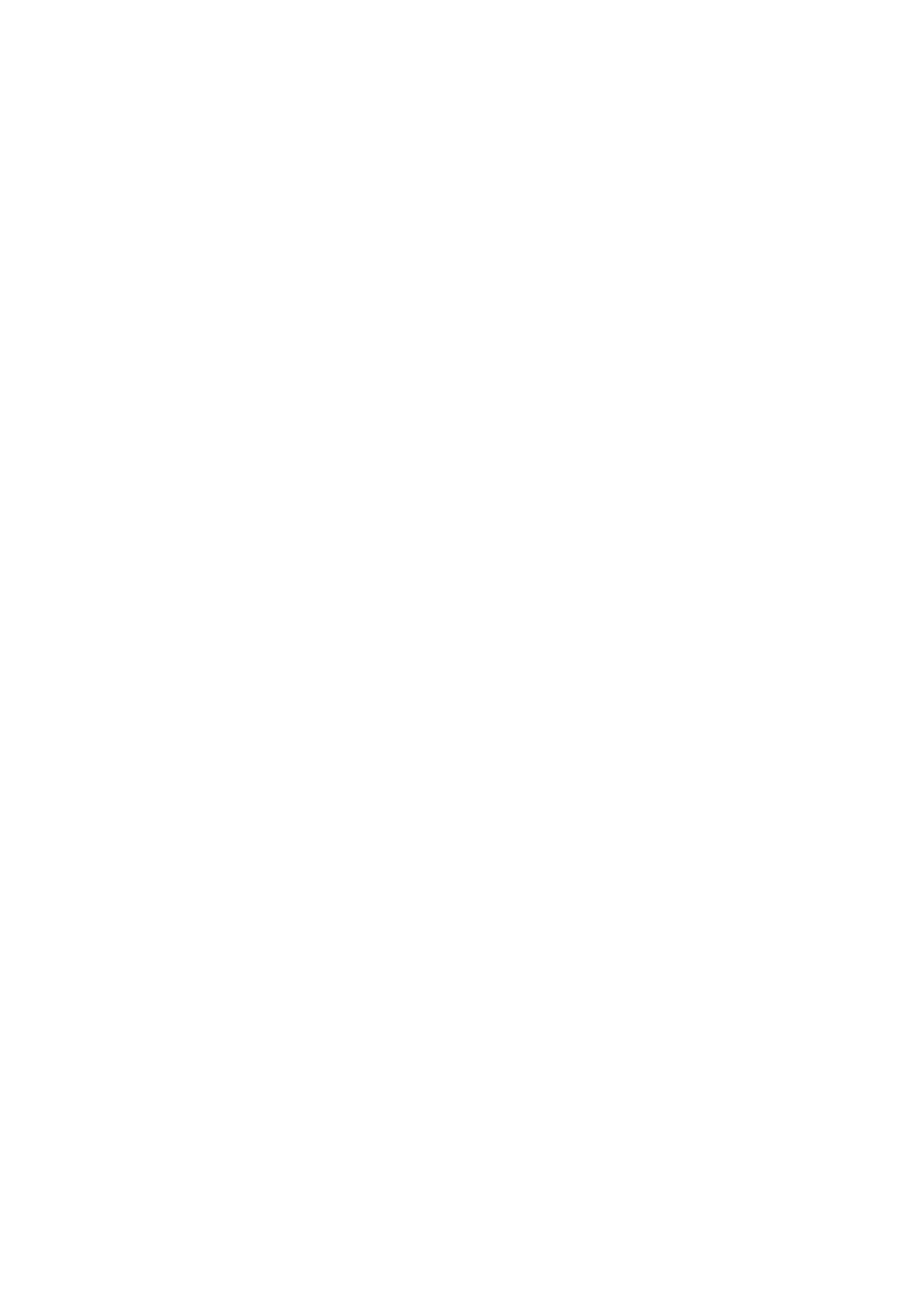## <span id="page-4-0"></span>**1 Meeting Conduct**

### <span id="page-4-1"></span>**1. 1 Apologies**

The Chairperson invites notice from members of:

- 1. Leave of absence for future meetings of the Makara/Ohariu Community Board; or
- 2. Apologies, including apologies for lateness and early departure from the meeting, where leave of absence has not previously been granted.

#### <span id="page-4-2"></span>**1. 2 Conflict of Interest Declarations**

Members are reminded of the need to be vigilant to stand aside from decision making when a conflict arises between their role as a member and any private or other external interest they might have.

#### <span id="page-4-3"></span>**1. 3 Confirmation of Minutes**

The minutes of the meeting held on 26 April 2018 will be put to the Makara/Ohariu Community Board for confirmation.

#### <span id="page-4-4"></span>**1. 4 Public Participation**

A period of at least 10 minutes shall be set aside near the beginning of Makara/Ohariu Community Board meetings to enable members of the public to make statements about any matter on the Agenda for that meeting. The total time set aside for public participation may be extended with the majority agreement of the Board.

#### <span id="page-4-5"></span>**1. 5 Items not on the Agenda**

A motion relating to any matter not on the Agenda may be made without notice, by the unanimous resolution of the meeting. The Chairperson shall explain to the meeting why the item is not on the agenda and the reason why discussion of the item cannot be delayed until a subsequent meeting.

### <span id="page-4-6"></span>**2 Oral Reports**

- **2. 1 Update on Roading Issues Steve Wright, Team Leader Networks**
- **2. 2 Chairperson's Oral Report Christine Grace**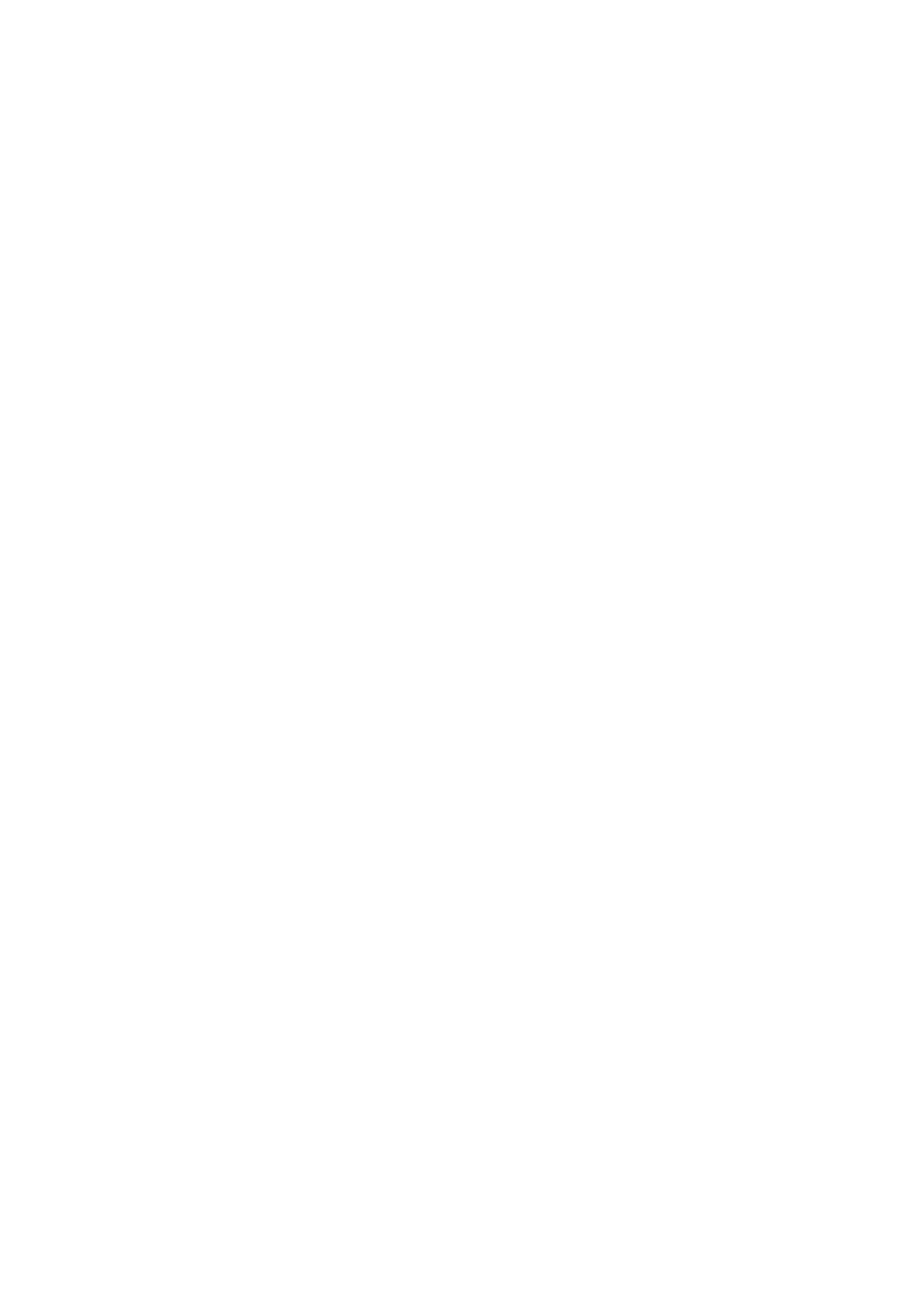## <span id="page-6-1"></span><span id="page-6-0"></span>**3. Reports**

# **RESOURCE CONSENT APPLICATIONS AND APPROVALS FOR 16 APRIL 2018 TO 28 MAY 2018**

## **Purpose**

1. In accordance with an agreement reached with the Makara/Ohariu Community Board, the purpose of this report is to advise the Board of all resource consents lodged, along with decisions made by Officers acting under Delegated Authority, on Land Use and Subdivision resource consent applications.

## **Recommendation**

That the Makara/Ohariu Community Board:

1. Receive the information.

## **Background**

2. This report advises the Community Board of resource consents decisions made during the period 16 April 2018 to 28 May 2018.

### **Discussion**

3. For the period from 16 April 2018 to 28 May 2018, there were three applications received by Council under delegated authority.

| <b>Service</b><br><b>Request</b>                                                | <b>Address</b>                 | <b>Applicant</b>                       |
|---------------------------------------------------------------------------------|--------------------------------|----------------------------------------|
| 409149                                                                          | 624 Ohariu Valley Road, Ohariu | <b>Rodney Niven</b>                    |
| Land use consent for commercial storage activity.                               |                                |                                        |
| 409480                                                                          | 208 Ohariu Valley Road, Ohariu | <b>David Waters</b>                    |
| Subdivision consent for a two lot fee simple subdivision.                       |                                |                                        |
| 409244                                                                          | 897 Ohariu Valley Road, Ohariu | <b>JL &amp; AM Conder Family Trust</b> |
| Change of conditions relating to a change in design of a farm utility building. |                                |                                        |

4. For the period from 16 April 2018 to 28 May 2018, there was one application approved under delegated authority.

| Service Address<br><b>Request</b> | <b>Applicant</b> |
|-----------------------------------|------------------|
|                                   |                  |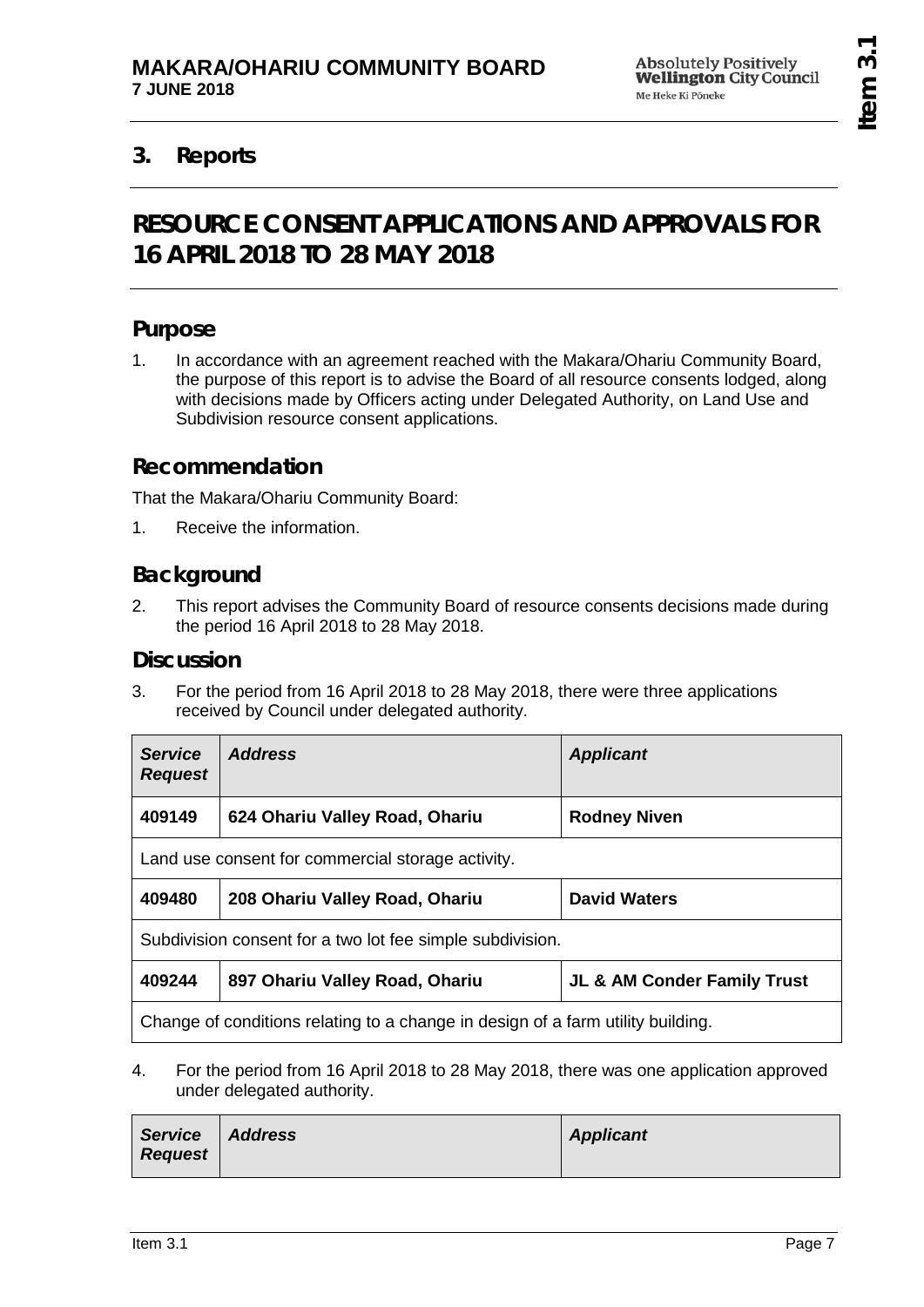### **MAKARA/OHARIU COMMUNITY BOARD 7 JUNE 2018**

| 409244 | 897 Ohariu Valley Road, Ohariu | JL & AM Conder Family Trust |
|--------|--------------------------------|-----------------------------|
|        |                                |                             |

Change of conditions relating to a change in design of a farm utility building.

## **Attachments**

Nil

| Author     | Nicole Tydda, Manager Cust Serv & BusSupport       |
|------------|----------------------------------------------------|
| Authoriser | <b>Bill Stevens, Resource Consents Team Leader</b> |
|            | David Chick, Chief City Planner                    |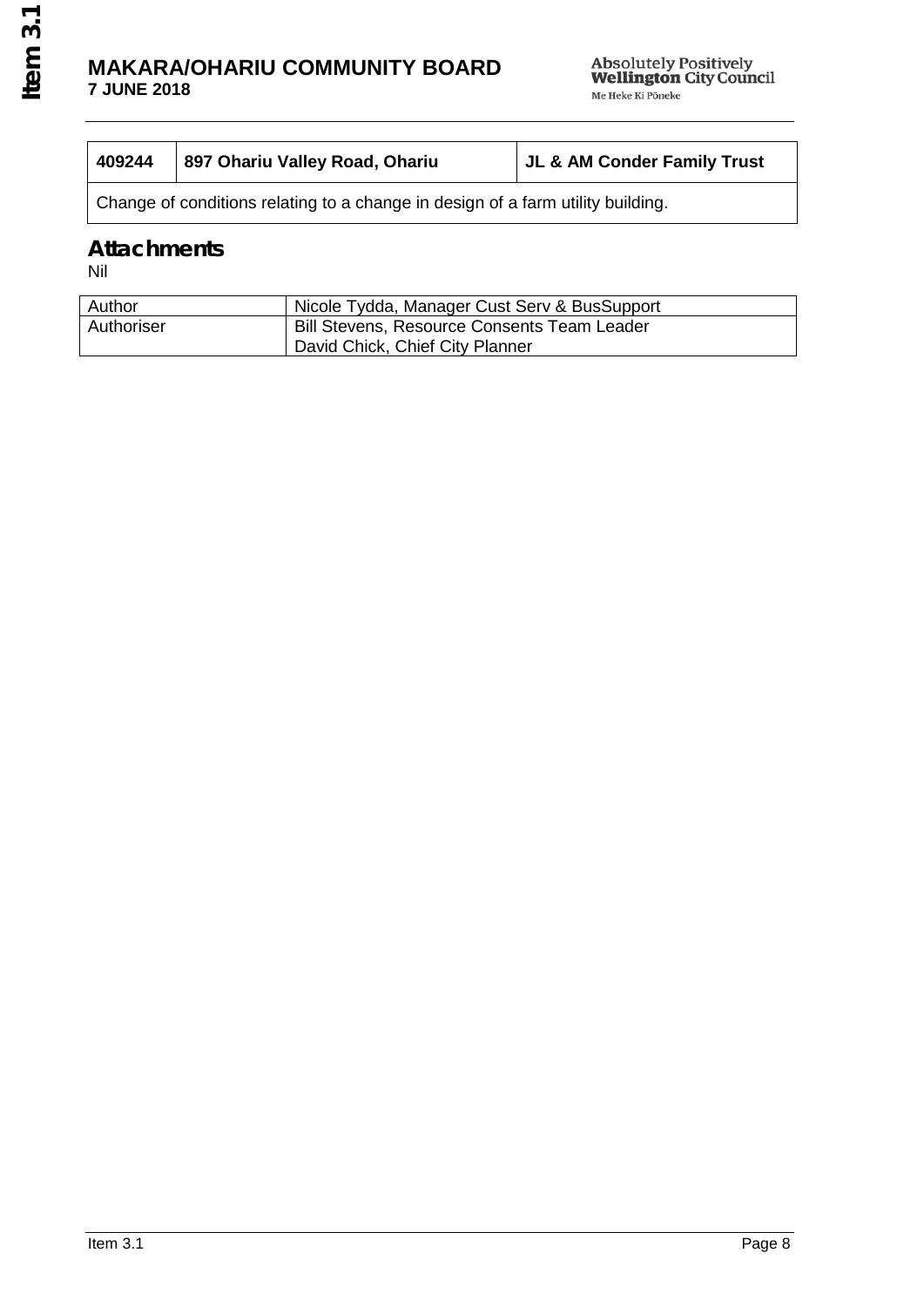# <span id="page-8-0"></span>**FORWARD PROGRAMME**

### **Purpose**

1. To provide a current draft work programme for the Board's consideration.

## **Recommendation/s**

That the Makara/Ohariu Community Board:

- 1. Receive the information.
- 2. Approve its current draft work programme subject to any alterations, additions, or deletions deemed necessary.

### **Discussion**

#### **Thursday 30 August 2018 (Makara Hall)**

- Oral Reports:
	- o Roading/Traffic Update (standing item)
	- o Chairperson's Report (standing item)
- Written Reports:
	- o Resource Consent Applications and Approvals Report (standing item)
	- o Upcoming Areas of Consultation (if any) (standing item)
	- o Forward Programme (standing item)

### **Thursday 11 October 2018 (Ohariu Valley Hall)**

- Oral Reports:
	- o Roading/Traffic Update (standing item)
	- o Chairperson's Report (standing item)
	- Written Reports:
		- o Resource Consent Applications and Approvals Report (standing item)
		- o Upcoming Areas of Consultation (if any) (standing item)
		- o Forward Programme (standing item)

### **Thursday 29 November 2018 (Makara Hall)**

- Oral Reports:
	- o Roading/Traffic Update (standing item)
	- o Chairperson's Report (standing item)
- Written Reports:
	- o Resource Consent Applications and Approvals Report (standing item)
	- o Upcoming Areas of Consultation (if any) (standing item)
	- o Forward Programme (standing item)

## **Attachments**

Nil

| Author            | Sandra Bilderbeck, Elected Member Support Advisor |
|-------------------|---------------------------------------------------|
| <b>Authoriser</b> | Penny Langley, Manager Democracy Services         |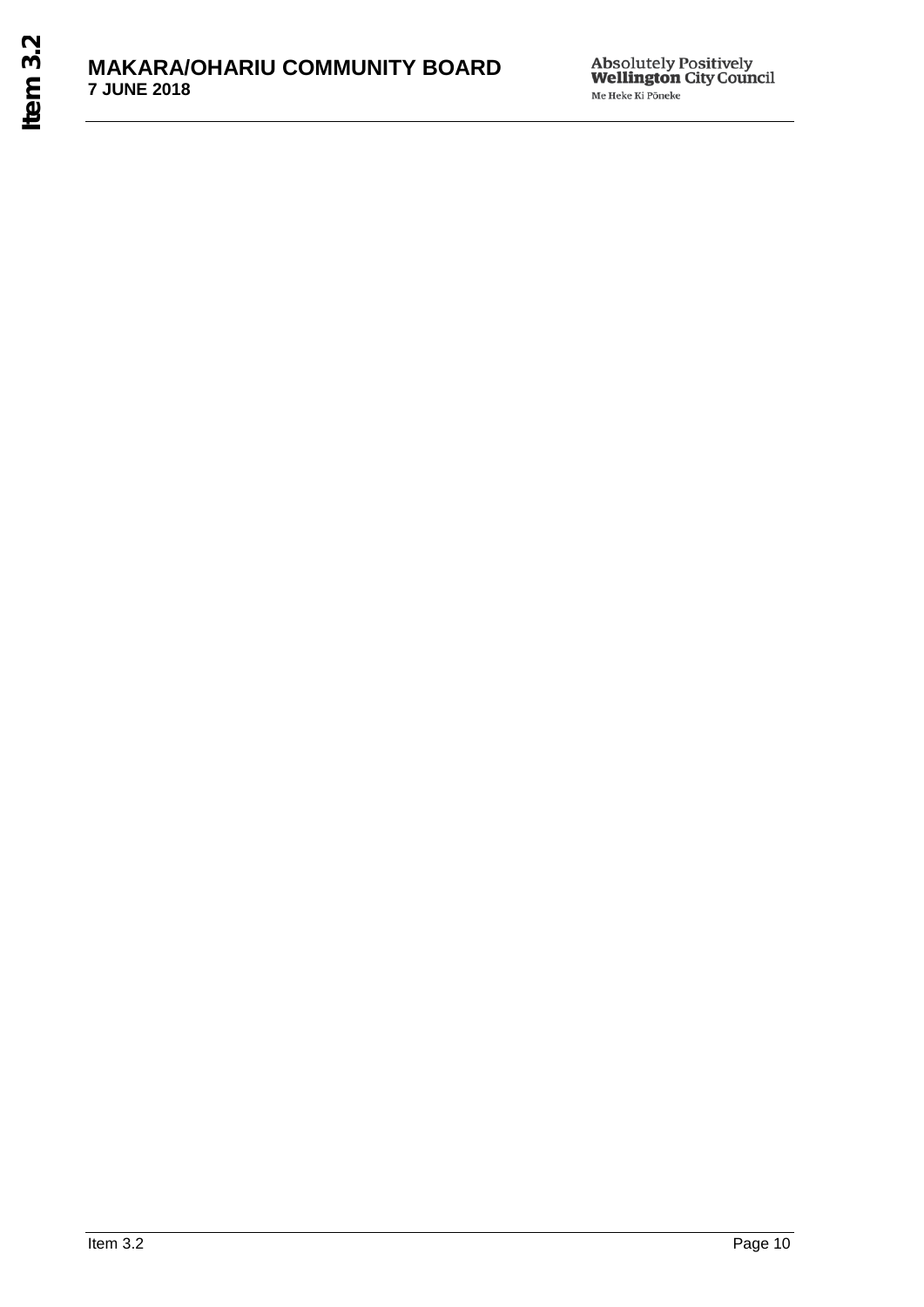# **SUPPORTING INFORMATION**

**Engagement and Consultation** No consultation or engagement is required.

**Treaty of Waitangi considerations** There are no Treaty of Waitangi considerations associated with this report.

**Financial implications** There are no financial implications associated with this report

**Policy and legislative implications** There are no policy and legislative implications associated with this report.

**Risks / legal**  There are no risks or legal implications associated with this report.

**Climate Change impact and considerations** Not applicable

**Communications Plan** Not applicable

**Health and Safety Impact considered** Not applicable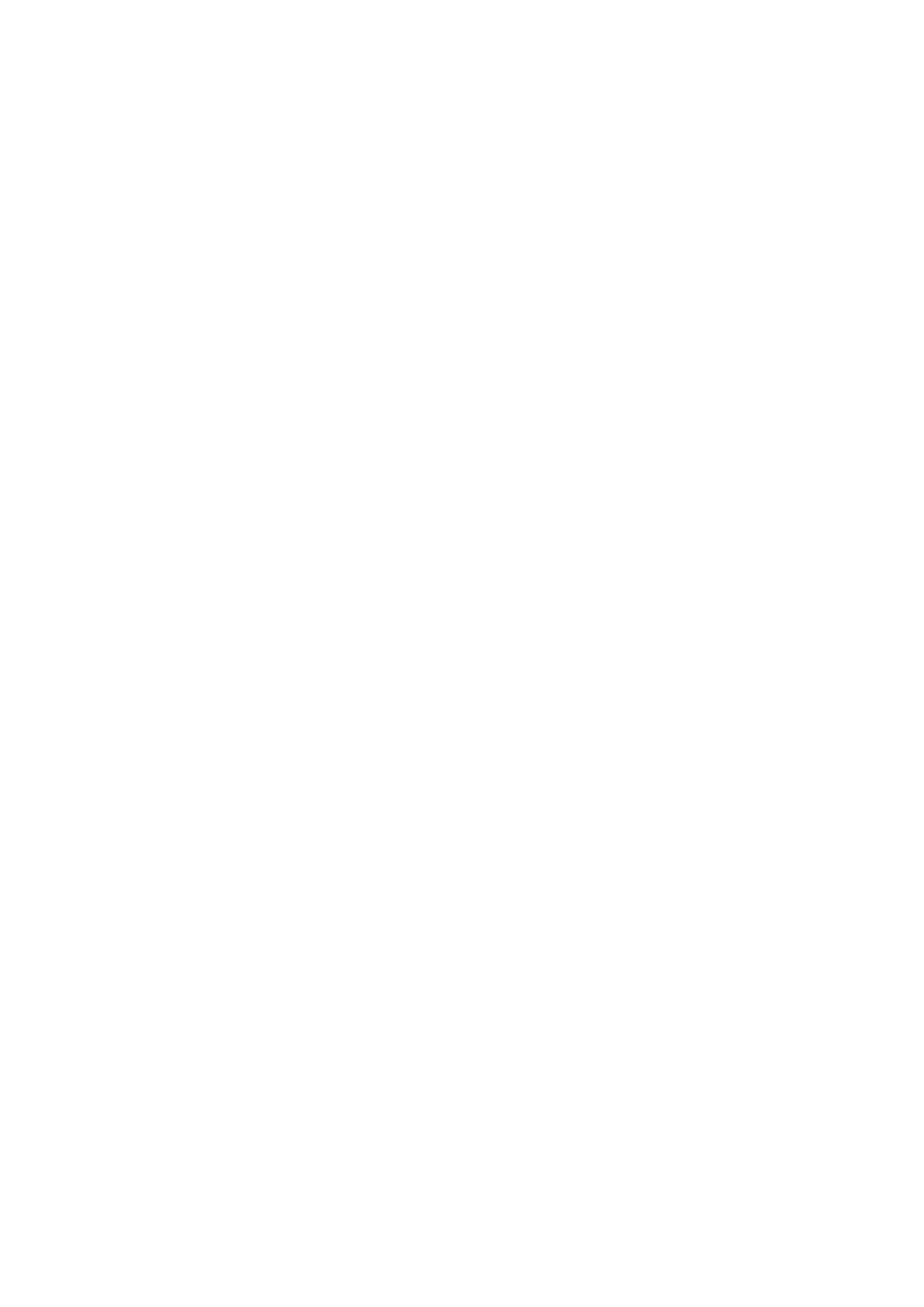# <span id="page-12-0"></span>**CURRENT OR UPCOMING COUNCIL CONSULTATIONS AND SURVEYS**

## **Purpose**

1. To provide the Makara/Ohariu Community Board with an update of items upon which Council is currently seeking public feedback and to advise the Board on upcoming items for consultations or surveys the Council is undertaking.

## **Recommendation**

That the Makara/Ohariu Community Board:

1. Receive the information.

### **Discussion**

2. Council are seeking feedback on the folllowing:

### **Current Consultations:**

• Share your thoughts on dog exercise areas in Ngaio (Closes 5:00pm, 30 June 2018)

### **Upcoming consultations:**

- There are no upcoming consultations
- 3. Further information is available on the Council's website: <https://wellington.govt.nz/have-your-say/consultations>

### **Options**

4. Should the Board wish to participate in the consultations, there is no requirement for the Board to formally ratify this.

### **Attachments**

Nil

| Author     | Sandra Bilderbeck, Elected Member Support Advisor |
|------------|---------------------------------------------------|
| Authoriser | Penny Langley, Manager Democracy Services         |